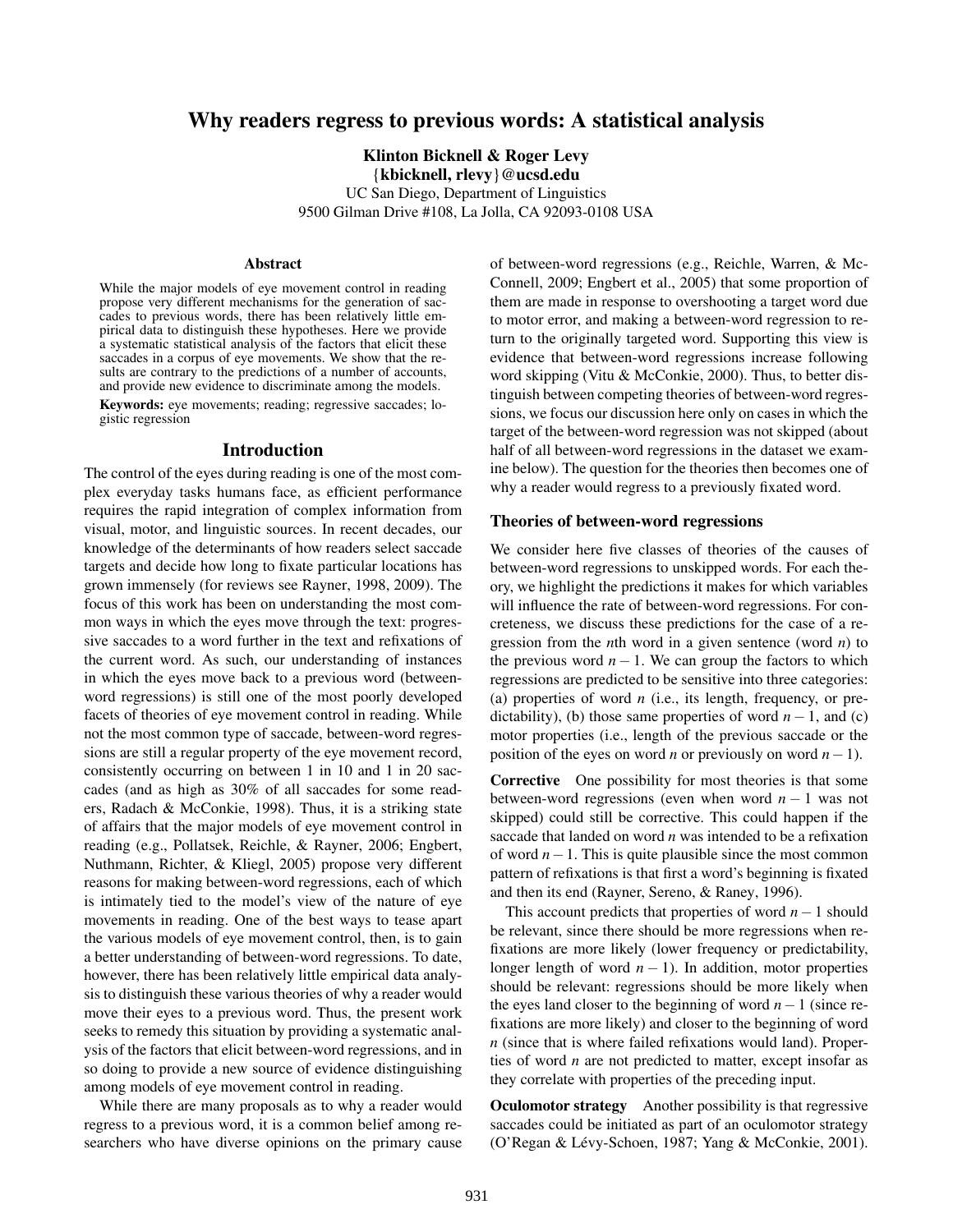On this account, readers have learned that it is generally beneficial to launch a regression in response to a particular configuration of visuomotor variables. For example, a strategy could be to regress after a particularly long saccade, or after skipping a word. While the precise details of these strategies have not been well worked out for cases in which a word was not skipped, the crucial prediction is that regressions produced by an oculomotor strategy cannot be influenced by linguistic properties like frequency and predictability.<sup>1</sup>

Incomplete lexical processing A range of models argue that regressions can sometimes be produced by incomplete lexical processing (in reading, generally taken to be synonymous with word recognition). There are two possible accounts of how this could happen. In a serial word processing model, in which readers attend a single word at a time, it could occur when a reader accidentally moves their eyes away from a word too early, and then moves them back to continue processing it more efficiently (Vitu, McConkie, & Zola, 1998).<sup>2</sup> However, it is in attention gradient models, in which readers attend multiple words simultaneously, that this account has been better developed (Engbert, Longtin, & Kliegl, 2002; Engbert et al., 2005; Reilly & Radach, 2006). There, if the processing of the previous word was too short (relative to the word's length, frequency, and predictability), then its activation can become higher than that of the current word or future words, which can trigger a between-word regression.

Both of these accounts predict that factors that increase the difficulty of word *n* − 1 (longer length, lower frequency and predictability) should increase the number of regressions (for a given fixation duration on word *n*−1). In addition, the attention gradient models predict that regressions should be more likely when word *n* is easier (shorter length, higher frequency and predictability), since its activation level will thus be less of a competitor. The serial model predicts that linguistic properties of word *n* will not have an effect.

Integration failure It has been well documented that strong garden path sentences (i.e., sentences with temporarily ambiguous words or syntactic structures, which are initially strongly biased towards the incorrect interpretation) often elicit between-word regressions at the disambiguating region (Frazier & Rayner, 1982). A common explanation for this finding is that integration of the disambiguating word into prior context fails, and readers must regress to previous words for reprocessing. Although most evidence for regressions in this situation comes from experimental manipulations with strong, artificial garden path sentences, it may be that weaker garden paths (which are not consciously perceptible) nevertheless sometimes cause integration failure and elicit regressions through this mechanism. It should be noted, however, that a large number of such garden paths would be required to produce between-word regressions on 5-10% of saccades.

Since the difficult disambiguation region in a garden path is by definition unpredictable, this account predicts more regressions when word *n* is less predictable (the opposite of the prediction made by the attention gradient incomplete lexical access account). In addition, it has often been found that garden path regressions occur on following words, thus this account also predicts more regressions on word *n* when word *n* − 1 is less predictable. It would not obviously predict the length of either word or the eyes' landing position on either word to be relevant.

Confidence falling The final theory of between-word regressions we discuss here was suggested recently by Bicknell and Levy (2010). In this account, readers maintain uncertainty about the identities of previous words and update that uncertainty as input from new words further downstream becomes available (Levy, 2008), a proposition that has some recent empirical support (Levy, Bicknell, Slattery, & Rayner, 2009). The model proposes that when a new word fits relatively poorly with what the reader believed the prior context to be, and relatively better with an alternative visually similar possibility, the reader's confidence in the identity of the prior context will be reduced. In this situation, it becomes useful to get more visual information about the prior context, and thus make a between-word regression.

The predictions of this account combine predictions of the incomplete lexical processing and integration failure accounts. Confidence is more likely to fall about words whose confidence was lower to begin with, which predicts that factors that slow processing of word *n*−1 (longer length, lower predictability) will increase regressions, as in the incomplete lexical processing account. Like the integration failure account, however, this account predicts that an unpredictable word *n* (since it fits poorly with the prior context) will be more likely to cause confidence to fall, and the word's length should be irrelevant. The prediction for predictability is actually more subtle, however, since not every word that is unpredictable given a particular context will be more predictable given some other context. We will return to this point later.

### Previous empirical evidence

There is relatively little empirical evidence regarding which factors between-word regressions are sensitive to in the case that the regression target word was not skipped. Most of the existing work (which has not generally controlled for skipping) has looked for effects of linguistic properties of the targets of regressions. For example, readers were found to regress more to words of low predictability with no significant additional effect of frequency (Rayner, Ashby, Pollatsek, & Reichle, 2004; Kliegl, Grabner, Rolfs, & Engbert, 2004). However, these studies failed to control for skipping, and thus the results could be confounded, if, for example, regressions

<sup>&</sup>lt;sup>1</sup>Of course, in models such as Yang and McConkie  $(2001)$ , higher level language processing can sometimes intervene, so that not all regressions in this model would be produced by an oculomotor strategy. For these cases however, the regression must be produced by one of the other accounts described.

<sup>&</sup>lt;sup>2</sup>Note however that in the most well developed serial model of eye movements in reading, *E-Z* Reader (Reichle et al., 2009), this could not happen because a saccade is only initiated to leave a word after all visual processing is completed.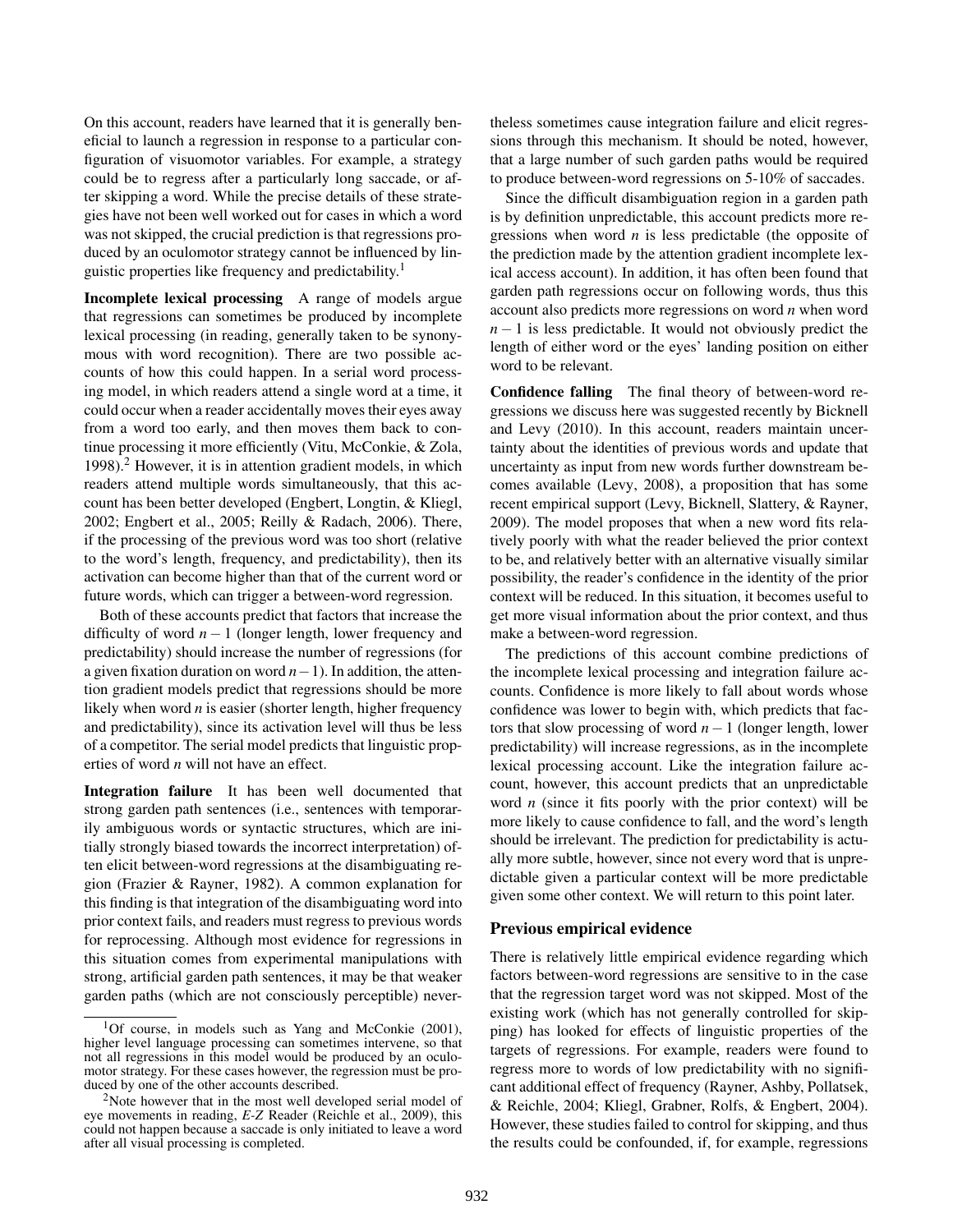are triggered more towards words that were unintentionally skipped. The one study that has investigated the effects of properties of word *n*−1 on between-word regressions specifically in the case in which word  $n - 1$  wasn't skipped found that there were more between-word regressions when word *n* − 1 was lower frequency and longer (Vitu & McConkie, 2000). However, Vitu and McConkie did not have predictability in their model, and thus could not distinguish between effects of predictability and frequency. More crucially, however, their analysis could not determine whether there were independent effects of frequency and length (since longer words are also generally less frequent). Thus, while there is good evidence that some properties of the regression target are implicated for the case in which the regression target was not skipped, it is not clear whether it is the length, frequency, or predictability of the word that attracts regressions.

Evidence about whether properties of word *n* make regressions more likely is still more scarce. The one reported result is that Kliegl et al. (2004) found that words that were of lower frequency and lower predictability were more likely to have a regressive saccade begin on them. However, to the best of our understanding Kliegl et al. did not control for whether a word was fixated at all, and thus these results are confounded with word skipping, since a word that was skipped could by definition not have a regression begin on it.

The evidence to date for effects of motor properties on between-word regressions also comes from Vitu and Mc-Conkie (2000). They found that, contrary to the overall tendency for regressions to be more likely following longer saccades (Buswell, 1920; Vitu et al., 1998), in the case that word *n*−1 was not skipped, regression rates decrease with following longer saccades. In addition, Vitu and McConkie reported an non-significant trend for regressions to decrease as word *n*−1 was fixated further from its beginning.

Thus, while Vitu and McConkie's (2000) results demonstrate that cases in which word *n*−1 was not skipped pattern very differently from cases in which it was, it is presently far from clear what the determinants of between-word regressions are in this condition. There is evidence that properties of word *n*−1 are relevant, but it is unclear which ones, and we know almost nothing about whether properties of word *n* are relevant. As noted above, many of the theories of regressions make predictions for factors such as the position of the eyes in word *n*−1 or word *n*, yet a reliable effect of such variables has not been found. As a result, all five classes of theories mentioned above are still quite tenable explanations for making a regression to an unskipped word. Finally, as pointed out by Vitu and McConkie, it is important to realize that many of these factors are highly correlated with one another (for example, the landing position within a word and its length and frequency), and thus strong evidence that a variable is relevant for regressions can only be made using a model controlling for effects of correlated factors. Thus, the goal of the analysis reported in this paper was to simultaneously and systematically test for effects of a range of variables – including properties of words *n* and *n*−1 as well as motor variables – on the rate of between-word regressions in cases in which the regression target had not been skipped.

#### Method

### Corpus and dataset

In this analysis we modeled the rate of between-word regressions in a large corpus of eye movements in reading, the Dundee corpus (Kennedy & Pynte, 2005). This corpus is comprised of the eye movement record of 10 individuals each reading 50,000 words of British newspaper editorials. In order to have a more controlled dataset, we focus only on predicting regressions from word *n* to the previous word *n*−1 (which account for about 70% of between-word regressions in our dataset), so that no other words intervene, and (for reasons mentioned above) only in the case that word  $n - 1$  was not initially skipped. Specifically, we predict whether each saccade that originated on some word *n* was a regression or not, in the case that (a) the previous saccade originated on word  $n-1$ , (b) neither words *n* nor  $n-1$  were previously fixated, (c) no word beyond *n* was previously fixated (i.e., first pass reading), (d) neither the previous fixation (on word  $n - 1$ ) nor the next fixation following the saccade in question were the first or last on a line nor detected as a blink, and (e) the saccade was not a regression going back further than word  $n - 1$ . Each saccade meeting these criteria was thus categorized as a regression if it went to word *n*−1, or a non-regression if was a refixation of word *n* or a progressive between-word saccade. Finally, we excluded cases in which words *n* or *n*−1 were not in the British National Corpus (see below), had punctuation (including all non-alphabetic characters), or were the first or last words in a line, as well as any case in which the fixation on word *n* or *n*−1 had been on the space preceding the word. This resulted in a dataset of 33569 saccades, of which 1362 or 4% were regressions.<sup>3</sup>

#### Analysis

We fit a generalized linear mixed-effects regression with a logit link function (Pinheiro & Bates, 2000; Agresti, 2002) to the data using the lme4 package (Bates & Maechler, 2010). The fixed effects in the model included the factors discussed above: properties of words *n* and *n* − 1 (their logtransformed frequency, predictability, and length) as well as motor properties (the log-transformed length of the previous saccade and the landing positions on both words).<sup>4</sup> In addition, the model included fixed effects for the length of

<sup>3</sup>This is lower than the overall rate of 5-10% mentioned previously because of the exclusion of between-word regressions going back further than word *n*−1.

<sup>&</sup>lt;sup>4</sup>The length of word  $n-1$ , the landing positions on both words, and the saccade length form a linearly dependent set such that the fourth is completely determined given the values of the other three, and thus including these four variables in a single model directly would be impossible. In our case, this is not a problem because three of the four are log-transformed, removing the linear dependence. The fact that multi-collinearity still exists between them, however, means that the estimates of their effects may be conservative.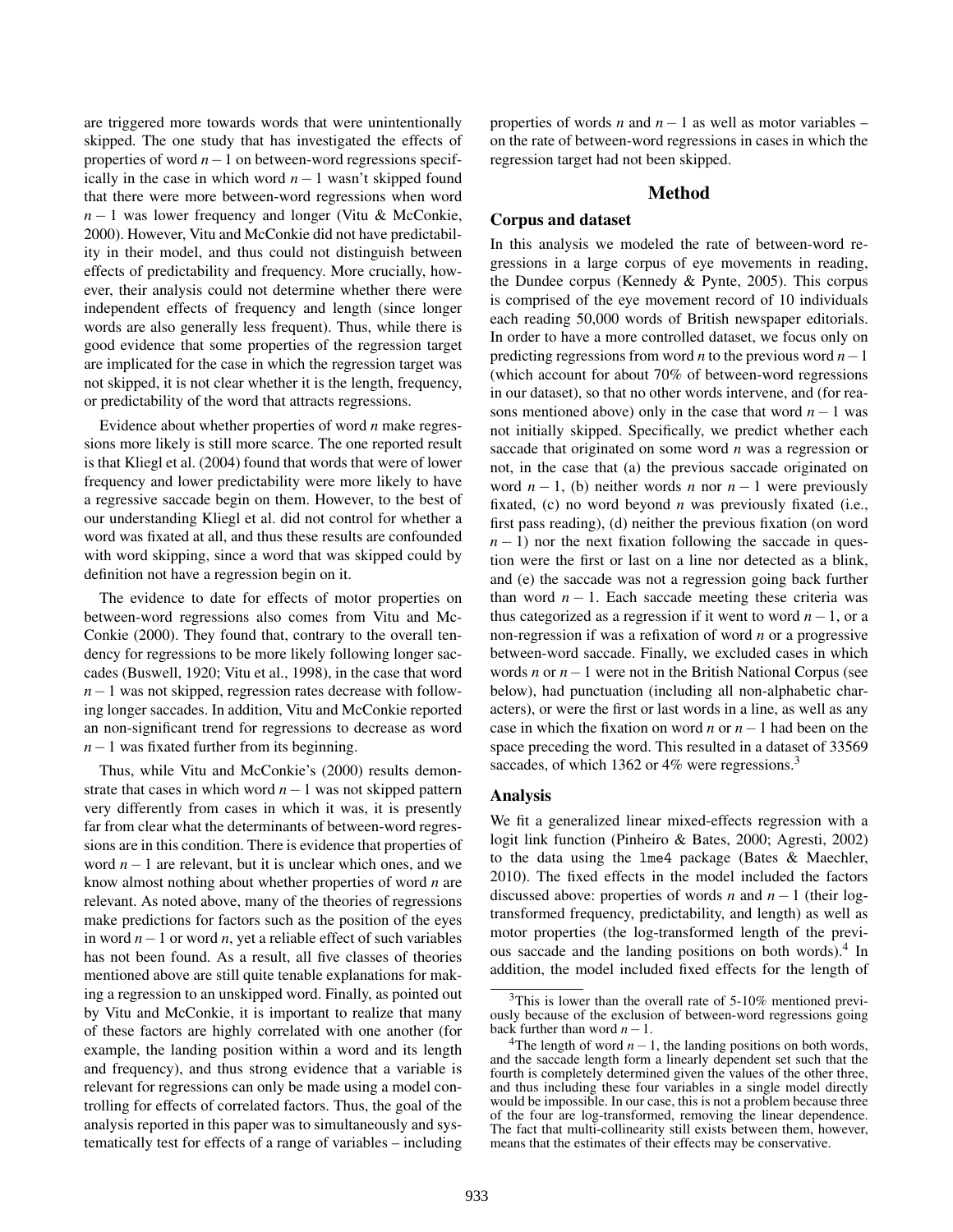

Figure 1: Marginal effects of length, frequency, and predictability of words *n* and *n* − 1 on proportion of regressions to word *n*−1, shown for the middle 95% of the range of each variable. Proportion of regressions was estimated using Gaussian kernel regression with standard deviation equal to 1/15th of this range. The 95% confidence intervals are hierarchically bootstrapped from 1000 dataset replicates (Efron & Tibshirani, 1993).

the fixations on both words and random intercepts, but not random slopes, for each participant. (Models including random slopes for the nine predictors of interest failed to converge.) Frequency and predictability were estimated by unigram and trigram language models trained on the British National Corpus, smoothed with modified Kneser-Ney smoothing (Chen & Goodman, 1998). Because coefficient estimates in models without random slopes for participants can be anti-conservative for datasets in which there is real betweenparticipant variability in effect sizes, we performed statistical tests by bootstrapping instead of using the standard normaltheory statistics (Efron & Tibshirani, 1993).<sup>5</sup> Specifically, we obtained *p*-values and 95% confidence intervals for each coefficient from 2500 replicates of hierarchical bootstrapping, clustered by participant (Davison & Hinkley, 1997).<sup>6</sup>

### Results

The marginal effects of the properties of words *n* and  $n - 1$ are plotted in Figure 1. The results of the regression reveal significant effects of all three properties of word *n*−1: regressions were more frequent when it was longer, more frequent, and less predictable (*p*s < .0008). Regressions also increased when word *n* was less predictable ( $p < .0008$ ), but were not sensitive to its length or frequency (*p*s > .3). Finally, regressions were less likely as the length of the previous saccade increased (*p* < .02) and as the landing position on word *n*−1 was further from the beginning ( $p < .01$ ). The relative contributions of each of these factors to the likelihood of a regression in the full model is visualized in Figure 2.

## Additional analysis

Prior to discussing the implications of these results for the theories under discussion, we note that having frequency and predictability effects in opposite directions for word  $n - 1$ (i.e., increased regressions for less predictable but more frequent words) is not an obvious prediction of any theory. The graphs in Figure 1, however, show that the marginal effects of frequency and predictability for both words are in the same direction (increased regressions for less predictable and less frequent words) when not both in the model together. This pattern appears in the marginal effects because of the high correlations between frequency and predictability (*r* = .89 and *r* = .73 for words *n*−1 and *n*). Despite this, the regression model reports highly significant effects of the predictability and frequency of word *n*−1 in opposite directions.

This pattern of opposite effects of frequency and predictability may be well understood in terms of the confidence falling account. As noted above, this account predicts that not every unpredictable word should cause more regressions, but only unpredictable words which are more predictable for alternate possible contexts, since they cause confidence about the true context to fall. Thus, one rough measure of

<sup>5</sup>Bootstrapping in this case also avoids the potential problems that normal-theory statistics are not completely valid when using the Laplace approximation to the model likelihood surface and that the Wald test becomes conservative when the data are very near to 0 or 1, as is the case for our dataset.

<sup>&</sup>lt;sup>6</sup>We denote by  $p < .0008$  cases in which the estimate of a coefficient in all bootstrap replicates is on the same side of zero, since if a single replicate had been on the other side of zero, the probability would be one half of 1/2500, or .0008.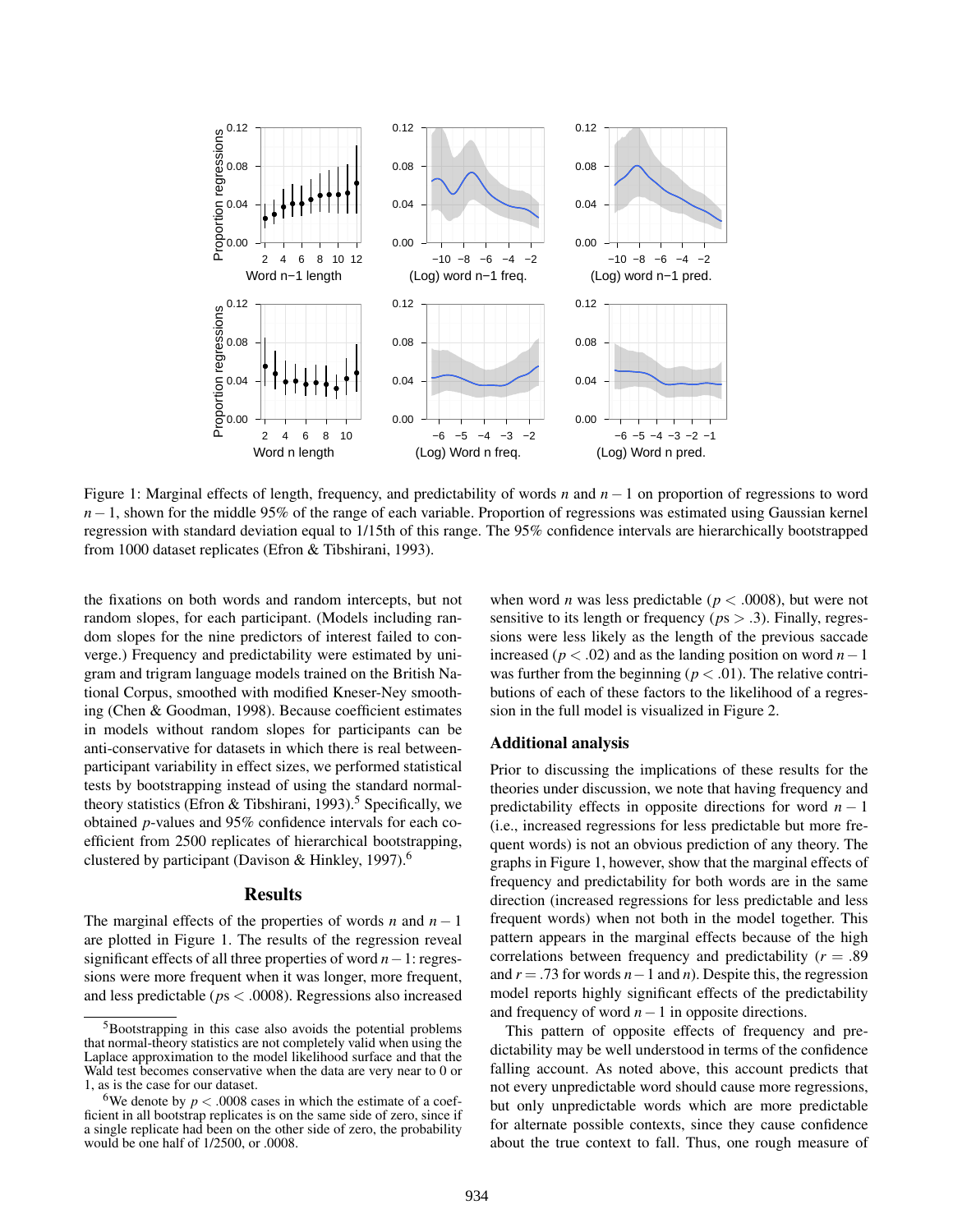

Figure 2: Estimates and 95% confidence intervals of the predictor coefficients, standardized to be on the same scale to visualize the relative contributions of each factor to the full model. (Standardization was performed by multiplying the actual coefficient by the standard deviation of the predictor.)

the amount by which a word causes a reader's confidence to change about the preceding context (denoted ∆*c*) is the change in log probability of the true context after seeing the word, relative to the context's overall likelihood:

$$
\Delta_c = \log p(c|w) - \log p(c)
$$

Thus, we analyzed a new model in which we replaced predictability for both words with this measure of the change in confidence about the prior context given each word. It turns out, in fact, that this measure is equivalent to the difference between the word's log-transformed frequency and predictability

$$
\Delta_c = \log p(c|w) - \log p(c) = \log \frac{p(w|c)p(c)}{p(w)} - \log p(c)
$$

$$
= \log p(w|c) - \log p(w)
$$

and because of this relationship, the new model is simply a reparameterization of the former model (i.e., the fit and predictions will be identical), in which the coefficient for  $\Delta_c$  is identical to the previous coefficient for predictability and the new coefficient for the additional effect of frequency is the sum of the previous coefficients for predictability and frequency, as can be seen in the following equation (where *f* and *p* denote frequency and predictability):

$$
\beta_1 p + \beta_2 f = \beta_1 (p - f) + (\beta_1 + \beta_2) f
$$

(All other coefficient values will remain the same.)

In this new model, the effect of  $\Delta_c$  is such that there are significantly more regressions the further confidence falls on either word ( $ps < .0008$ ).<sup>7</sup> There are no additional effects of the frequency of either word ( $ps > .1$ ), providing support to the notion that confidence falling may be a useful way to understand the opposite effects of predictability and frequency.

#### **Discussion**

We discuss the implications of this pattern of results for each of the five classes of theories separately.

Corrective It seems unlikely that corrective saccades are driving any effects for this dataset because of the directionality of the effect of landing position on word *n* − 1. As mentioned above, landing positions closer to the beginning of word *n*−1 should result in more attempted refixations of the word's end, and thus more unintentional fixations on the early part of word *n*. Furthermore, of course, the corrective account could not predict the effect of the predictability of word *n*.

**Oculomotor strategy** It is similarly unclear how an oculomotor strategy could account for these findings, since the linguistic properties of both words have strong effects. Also, we note that the particular strategy of making regressions after especially long saccades directly conflicts with our data.

Incomplete lexical processing The incomplete lexical processing account correctly predicts the effects in our data of predictability and length of word *n*−1. As noted above, however, these accounts predict either that regressions should not be sensitive to properties of word *n* (serial models) or that they should increase when word *n* is easier (gradient models). Thus, the finding that regressions increase when word *n* is less predictable poses a problem for these accounts.

Integration failure The integration failure account is supported by the fact that more regressions are made as either word becomes less predictable. The fact that the length of word *n* − 1 also had a significant effect is problematic. One possible explanation for this is that some portion of the effect we obtained may be an artifact of the way we constructed our dataset. Specifically, by considering only between-word regressions made to word  $n - 1$ , we may have excluded more regressions which targeted word *n*−1 but which landed on a word prior to  $n-1$  in the case that word  $n-1$  was shorter.<sup>8</sup>

Confidence falling The confidence falling account correctly predicts the effects of the predictability of words *n* and *n*−1 as well as the effect of the length of word *n*−1. As revealed by the additional analysis including ∆*c*, the pattern of

<sup>&</sup>lt;sup>7</sup>This is of course necessarily the case, since  $\Delta_c$  has the same coefficient as predictability had previously.

<sup>8</sup>To investigate this possibility, we performed a similar analysis predicting all intra-line between-word regressions, and not only those to word  $n - 1$ . The results showed the effect of the length of word  $n-1$  to be marginal ( $p = .07$ ), supporting the notion that our censored dataset may be responsible for a large part of the effect, but still hinting that the relationship may exist apart from censoring.